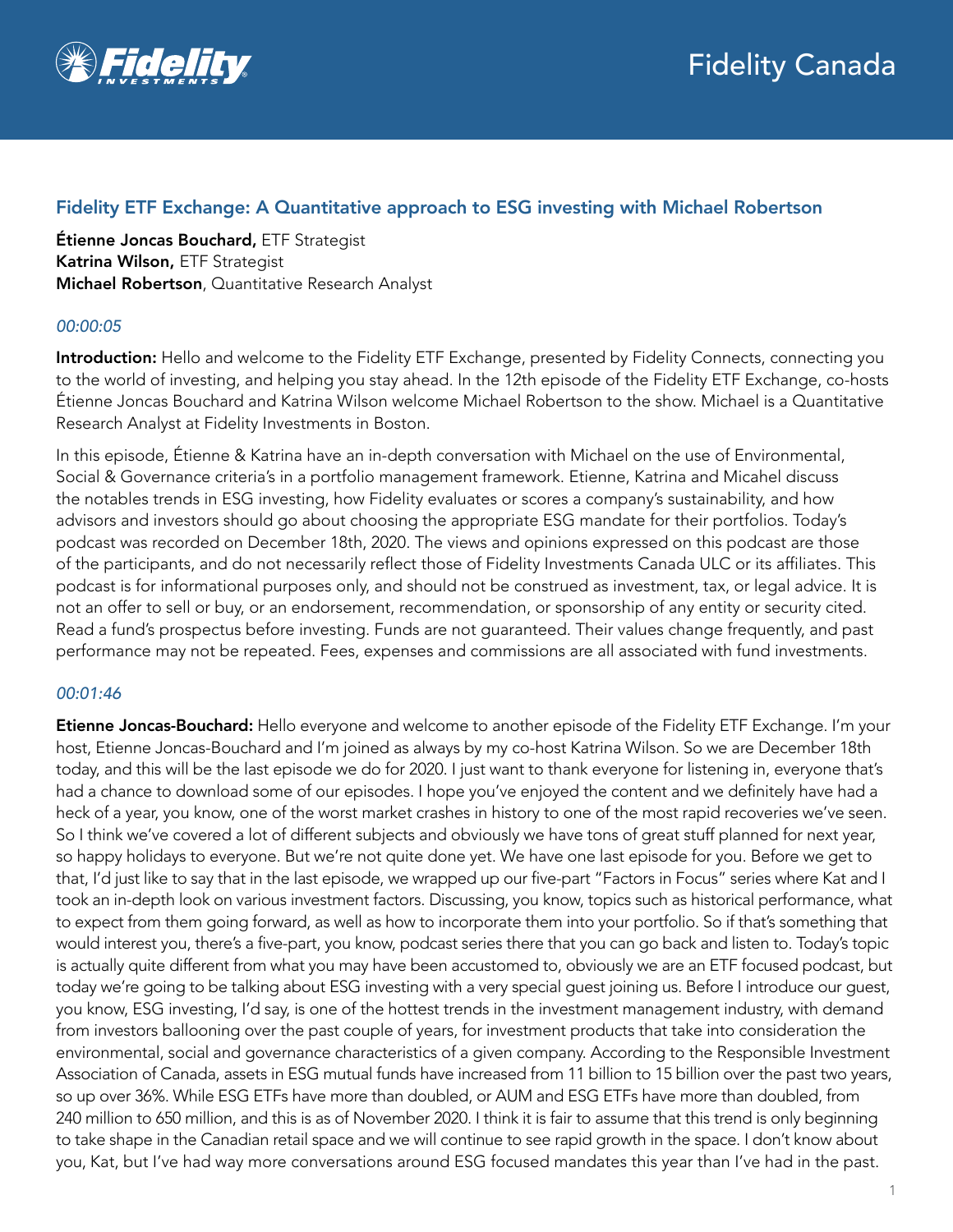

### *00:04:02*

Katrina Wilson: Yeah, same here. And I think there's a few reasons for that. And, you know, big conversation that we've been having is really thinking about how ESGs evolved over time. So for any non, you know, non ESG believers, or people that are new to ESG investing, I'd say, thinking of it as, you know, identifying risks that we can't see on a balance sheet or financial, you know, any financial statements. So I'm really looking forward to hearing from Mike today regards ESG from a quant perspective.

## *00:04:30*

**Etienne Joncas-Bouchard:** Awesome. Well, I guess it's time to introduce our guest. Today we have a great guest joining us, I'm super happy to have him on the show. We've been, you know, planning this for a little while now and it's finally, I guess, come to fruition. So our guest today is Michael Robertson. Michael is a Quantitative Analyst in the equity division at Fidelity Investments, specializing in quantitative ESG research. In his role, Michael is responsible for building and researching models for the quantitative research team at Fidelity. Michael has been with Fidelity for a little more than three years now. And he also co-manages the Fidelity Advisor Women's Leadership SMA product for US investors. Prior to joining Fidelity, Michael worked as a consulting associate at Charles River Associates, where he assisted in M&A transactions. Michael, welcome to the show.

Michael Robertson: Thanks for having me, Etienne.

#### *00:05:19*

Etienne Joncas-Bouchard: Awesome, yeah, let's get started right away. I think we hit, we should hit the ground running. But before we look really into the ESG aspect, we need to get you, we need to get to know you a little bit better. And, you know, what you do, what your role is. So I guess the first question I have is, what does a day in the life of a quantitative equity research analyst look like?

Michael Robertson: Yeah, so, so we work closely with portfolio managers, we help them to think about risk in their portfolios or alpha opportunities, new stocks that they might want to think about adding to their portfolio. So I'll typically start my day reviewing some of the top movers and portfolios that I work on, or reviewing alerts or recent activity for stocks in those funds. But then I'll connect with portfolio managers, discuss any urgent updates I need to make them aware of, or even ad hoc research projects that I might be working on that are relevant to their investment processes. Of course it's all a little different now, since we're working from home, those meetings are all taking place over Zoom instead of in person. But it's largely the same, the same process.

#### *00:06:20*

Katrina Wilson: I was just about to say how have things changed for you throughout the year. So I guess that answers it.

Michael Robertson: Yeah, you know, it hasn't been too bad. I have to say, it's a little sad, not to see friendly faces in the hallways when I come into the office in the morning, but I really do think the firm's done a great job at continuing to deliver for shareholders, mitigating major impacts on our day to day. Like I said, I mean, instead of meeting with PM's in their office, we'll meet with them on Zoom. And it took some getting used to, there are a lot of kinks at the beginning, trying to figure out the mute button and turning on the video. But, uh, but I think, I think people have done a really, a really great job with that. And it's, it's a collaborative culture. I'll say, you know, this could be a year where new hires could really be challenged to feel connected to the rest of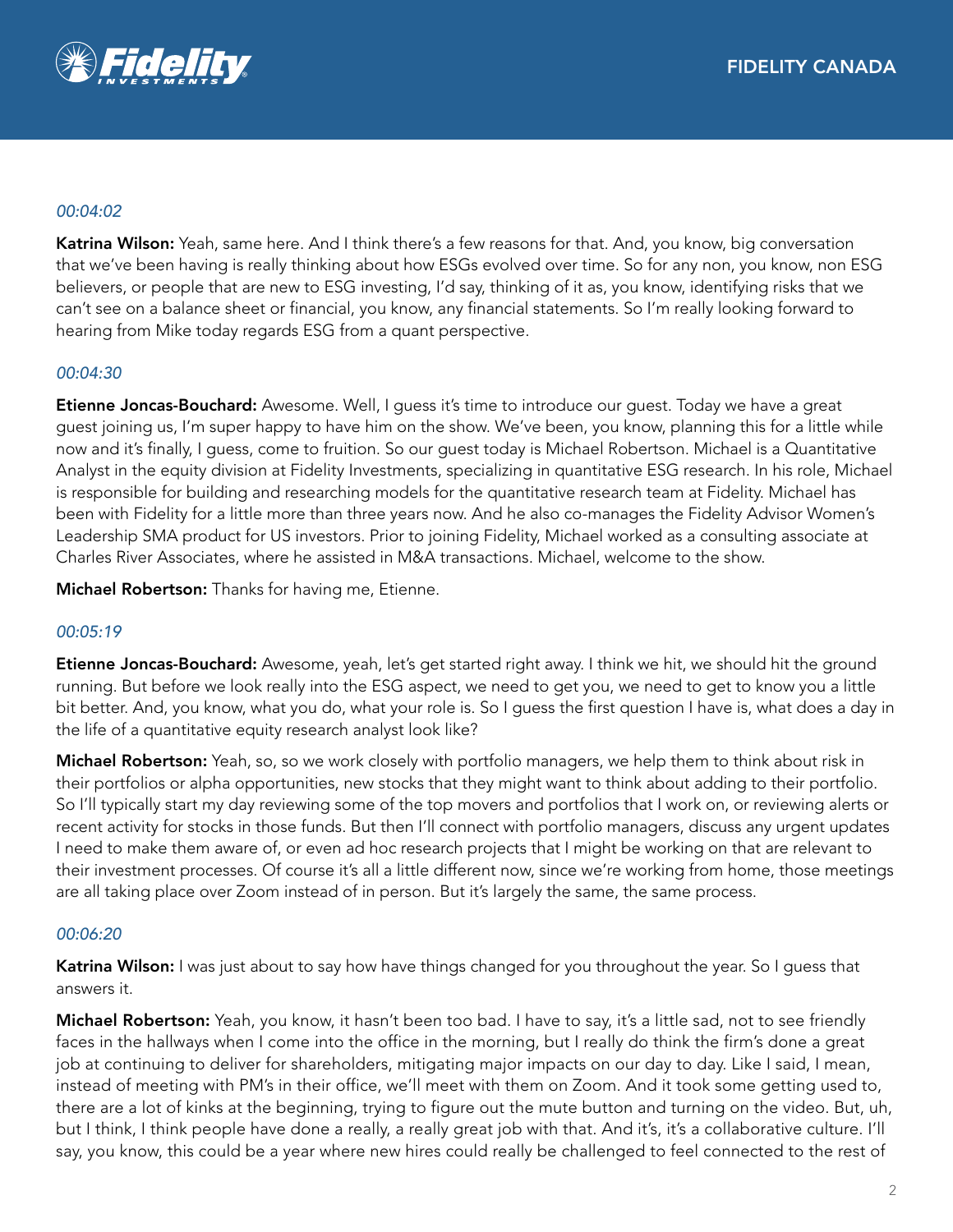

the organization. But I feel like Fidelity's done a great job with that. People are being proactive, reaching out, and making everyone feel like they're really part of a team, and I think making a virtual office feel inclusive is a pretty big achievement, I think.

# *00:07:18*

Katrina Wilson: And I quess having to fit all your screens at home as well. [Laughter]

Michael Robertson: Yeah, yeah, my, my desk, isn't that long, but I've got two monitors. So that's pretty much all I need.

## *00:07:29*

**Etienne Joncas-Bouchard:** That's great to hear. And I'm happy that you mentioned that Fidelity aspect where, I think, you know, as a firm we're, we're glad to see that we've adapted quite rapidly. I think obviously it's shown up in the way that we, you know, we operate, and I don't know, we're in Canada here so it might be a little bit different but from what I'm hearing you know the, the, I guess the changes were made also very efficiently in the US. So very glad to hear that. I guess I, I just mentioned Fidelity, but, you know, to give us a bit of a background at, you know, what does your team look like? What makes it one of the best in the industry? And I guess, I mean that also ties it back to, you know, how you made your way to Fidelity. I said, mentioned before you working M&A. How did you find yourself on, on this team at Fidelity and I guess what are the core advantages of, of that team?

#### *00:08:15*

Michael Robertson: I went into business school. And so after working for Charles River Associates for a while, I knew that I wanted to get into the quantitative investing space. I went to business school to learn a little bit more about finance. And through that I ended up connecting with Fidelity. I interned at Fidelity on this team actually during the summer between my first and second year of the MBA. And it was just a great fit. I mean the team is fantastic, everyone's enthusiastic. And I was just thrilled to be able to join full-time after graduating. I think what makes the team so special and, and really makes it one of the best in my mind is the diversity of the team. I mean we really have folks from so many different backgrounds. But we all have one thing in common. And that's really the appreciation for rigorous analysis. And, and also I would say a sense of curiosity about how to explain the patterns that we see in the market, right, 'cause that's, that's kind of our whole job. We see patterns in the market, and we want to find out ways to leverage those to provide good performance for our shareholders, but we also kind of want to understand what explains those patterns. And I think having a diverse team means that we come to each of our weekly research meetings with a whole bunch of different points of view. And we're able to have pretty lively debates around sort of research topics that people are working on. And I think it just leads to some really robust output, which, which I've really appreciated it. And I think it's pretty unique.

#### *00:09:45*

Katrina Wilson: For sure. And Mike, I mean, quad investing on its own is pretty specialized within the industry, and you're even sort of more specialized, specifically ESG quant investing. What do, sort of the makeup of the team, does everyone have kind of a secondary specialty? How does that kind of structure work?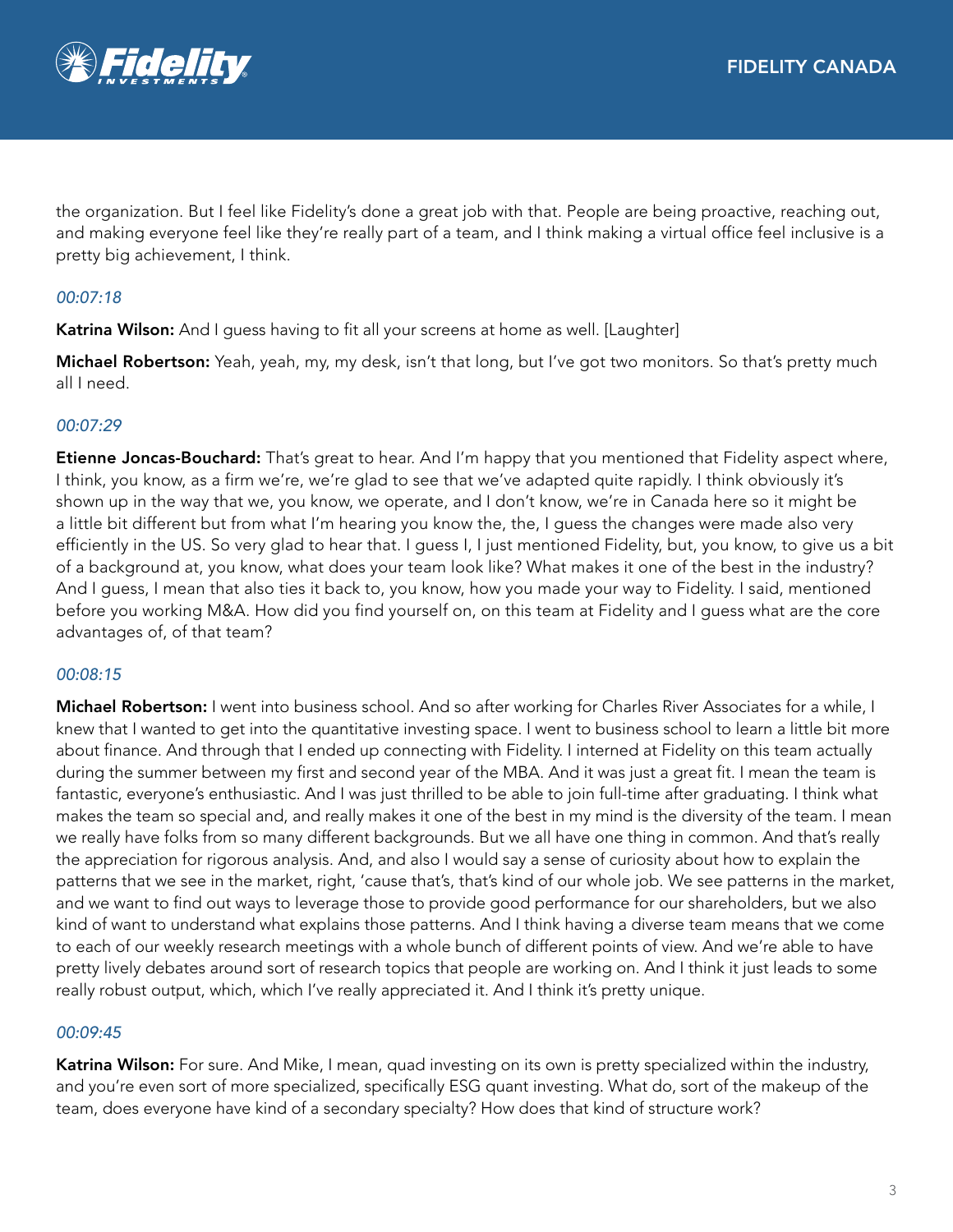

### *00:10:04*

Michael Robertson: Yeah, so the team is structured where we have sort of a core research team that engages in certain sort of general research that might touch on any type of portfolio. But then we also have embedded ESG analysts, so maybe there's a small cap quant and a value quant or an international quant where you'll work more closely with a subset of portfolio managers. And so, I mean, the ESG research I do, I think it does touch on many of our different portfolios, we're seeing lots of traditional non ESG portfolio managers start to really think critically about ESG inputs that they might be able to leverage. But we do also have a subset of ESG products that I can work closely with as well, so it's, it's somewhere between the two I think.

## *00:10:53*

Etienne Joncas-Bouchard: As a follow up to that, is it something that you found yourself in that chair of ESG investing or, you know, when you became a quantitative research analyst, you said this would be one of the branches that I would like to explore. Did it just happen naturally or was it something you said, you know, I'm putting my foot down, I want to work in E, I want to focus on ESG and, and develop that and make it, obviously, like you said now, a core part of the research for pretty much every PM we have.

## *00:11:23*

Michael Robertson: Yeah, I mean, it's somewhere in between I think. When I was in business school, I just had so many friends who were passionate about ESG investing. I'm personally passionate about ESG investing, and I can really feel it gaining traction among people in my generation, people younger than me too, I have younger brothers. But when I arrived at Fidelity, we were pretty early in our ESG journey, I would say, and what was neat is being a new analyst at a firm like Fidelity and, and really having the opportunity to do research in this nascent space, it just provided so much room for experimentation. You know, there's a lot of room for new ideas and new ways to approach ESG investing and so that just got me really excited. But like I said, it was, it was already aligned kind of with my, my personal passion. So it just kind of fell into place, I would say. It was, it was pretty natural.

#### *00:12:16*

Katrina Wilson: Yeah, and I guess that's one of the big reasons we've seen the growth in assets of ESG as well is because a lot of, you know, consumers, investors are starting to be more aware. So it's something they're looking for. Something that's interesting in the industry is you don't necessarily see one common definition of ESG. So, from your perspective, from the team's perspective, if someone were to say what is the ESG, how do you define it?

#### *00:12:40*

Michael Robertson: Yeah, I mean, that's, that is a tricky one. There's so many different definitions out there, but as I think about it, ESG investing is really looking for companies that are, that are built to last. We're looking for resilient companies that have sustainable business models that can continue to work over long periods of time. And, and so looking at environmental and social and governance issues are definitely helpful in identifying those, those types of companies, alongside some traditional financial metrics as well. But, but, yeah, I would say it's more about finding those resilient businesses that will work over long periods of time, and that's related to the, the sort of risk mitigation argument that I, that I think you mentioned earlier on.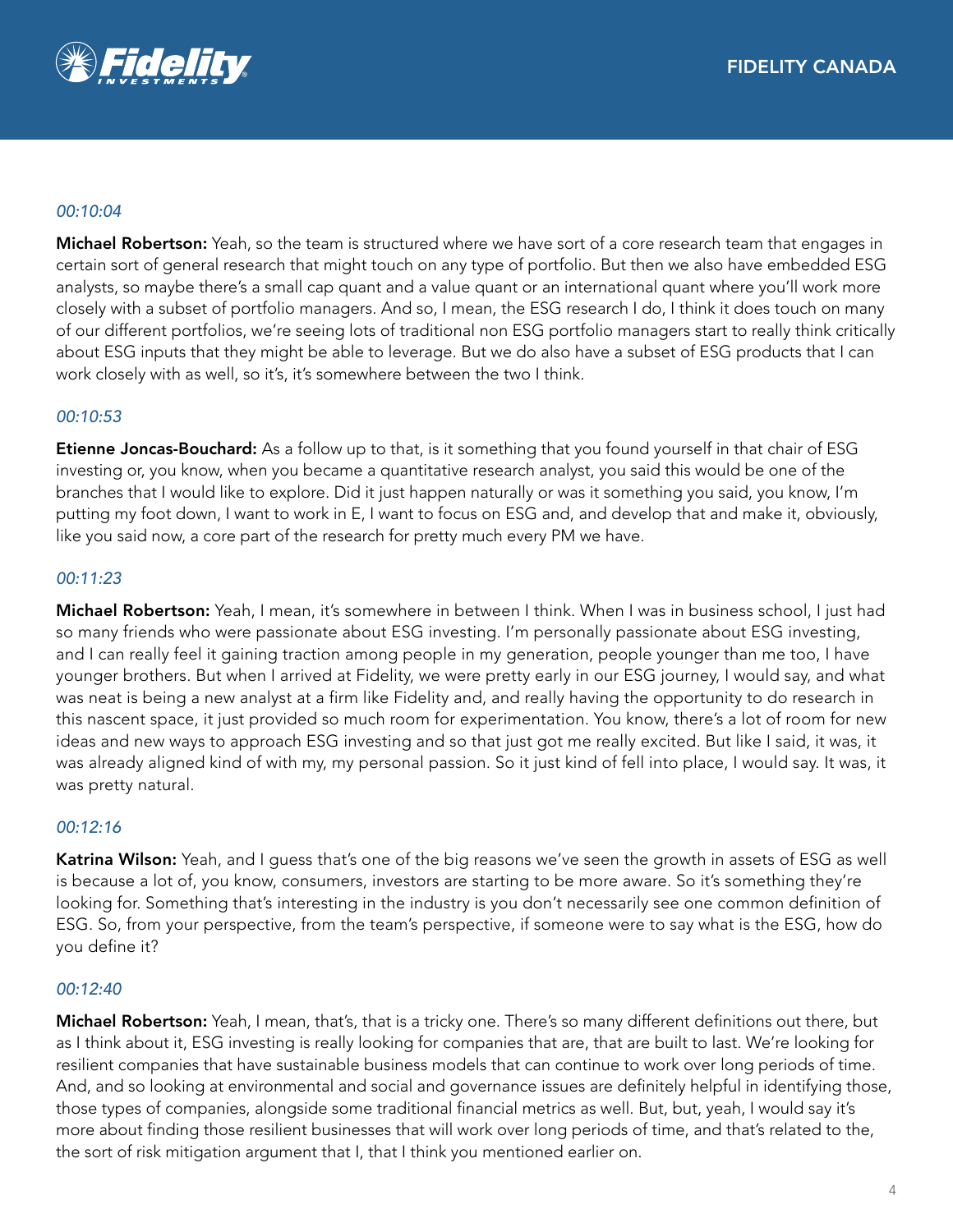

## *00:13:21*

Katrina Wilson: And I think on that, I mean, when we think about risk, and there's been some papers that really address the fact that ESG can impact your cost of capital and therefore the rate at which companies are, you know, discounting from a standpoint of valuation, is that part of your role as well, or sort of part of the way you're analyzing ESG from a quant perspective?

Michael Robertson: Yeah, absolutely. I mean it's, it's early days in ESG for sure. And so it's, it's a little too early I think to say with great confidence that there is this performance potential, but I mean we just saw in February and March, right, there was this big draw down and companies with better ESG profiles pretty substantially outperformed the rest of the market. And I think that really speaks to the idea of ESG as like a long-term resilient risk mitigation type strategy that, that folks could be interested in.

## *00:14:15*

**Etienne Joncas-Bouchard:** Follow up on that. In terms of the way we structure products from an ESG framework, from, anyways, from my experience, just looking at products we have available in Canada and obviously there's a heck of a lot more in the US, but what we've seen is, you know, distinct approaches. We've seen some very focused, kind of thematic, where we focus on, you know, one specific, like clean energy, for example. We also have some that are impact investing funds, where, you know, the PMs try to have, play a role in decision making on ESG front for companies. There's also exclusion of certain, you know, sectors or sub sectors. Is there one that you feel is more popular or should gain more traction or have maybe a bit more validity in terms of defining risk and return metrics? Basically is there one that you think is a better option?

#### *00:15:05*

Michael Robertson: I think, as you say, there's a broad spectrum and I think that, that spectrum exists because there are different client preferences. But I think it's also a bit of a timeline, right, and if you think way back, the beginning of all of this was really sort of exclusionary investing, right, where someone says, oh, I want to own the S&P 500 but I don't want to own any tobacco. We're seeing less of, less of that now, I would say, and instead of leaning away from the bad, quote unquote, bad companies, people are really interested in tilting into the best, the best companies on ESG, right? And so that's kind of how I think about ESG is really kind of looking for a diversified portfolio that does right by all shareholders, all stakeholders. And, and so that's a little bit different than just exclusionary investing. I would say impact is another flavour of that. Where maybe you're, you're looking for very specific targeted measurable impact, and those portfolios can sometimes be less diversified than a broad ESG portfolio, but they can also provide some, some pretty tangible impact metrics that certain customers might be looking for.

#### *00:16:15*

**Etienne Joncas-Bouchard:** We mentioned ESG, so ESG investing encompasses environmental, social and governance criterias. I mean, if you, can you break it down? Is that even possible? Is there a way to say, you know, what's the impact of the environmental, you know, criteria of the company or the characteristics, excuse me, the social and governance, is there one that seems to be having a stronger impact when you guys are doing your research? One that helps, helps predict performance, one that helps lower risk, etc. Is there one that, you know, particularly stands out?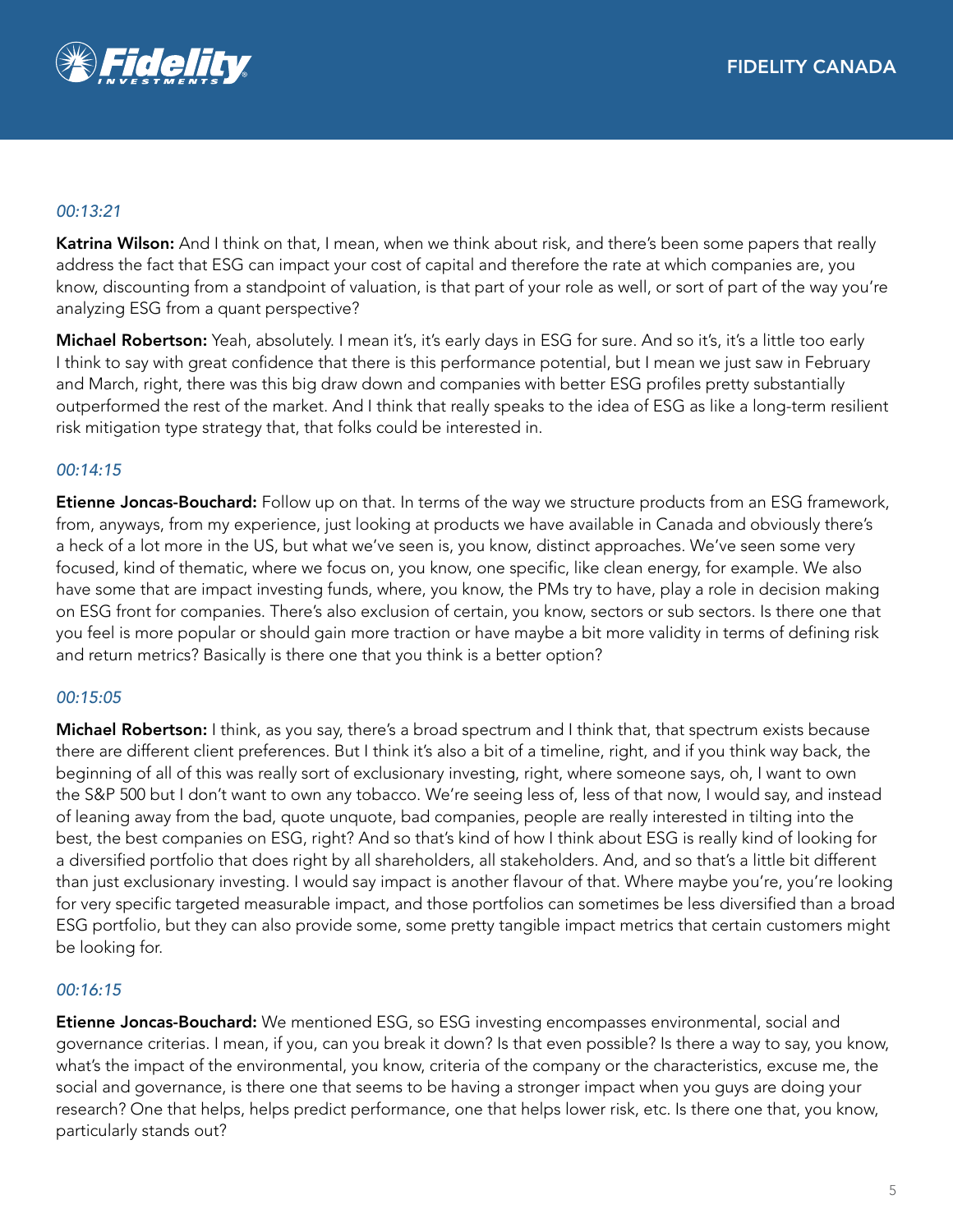

### *00:16:48*

Michael Robertson: Yeah, so we've done some, some testing internally, as I mentioned, it's really been a short history, right, so we can't be too confident, but, but we have found that the governance metrics that we looked at have been more consistent predictors of performance than the 'E' or the 'S', although we've, we've also seen some strong returns from those as well. But I think that's, that's really not that surprising. I mean, investors have been thinking about governance metrics for a long, long time and folks at Fidelity have been meeting with company management, keeping an eye out for great management teams that are responsible stewards of capital for decades. And so it's not new for us at all to be thinking about the 'G'. It really shouldn't come as a surprise to anyone that responsibly-run companies tend to do better. It almost sounds like common sense, right? and, I, you know, I think the 'E' and the 'S' can pick up on certain trends that we're seeing, right, a move to cleaner energy sources might be picked up in 'E' metrics for certain companies. But, but I, you know, I think the three have something, something to, they each have something unique to contribute, I think, to the mix. They're not necessarily going to be correlated, you might be great on carbon emissions, but have some governance concerns or, or vice versa.

## *00:18:03*

Katrina Wilson: And you mentioned earlier, and I think it was a great point that, you know, ESG assets are growing. Etienne had some great stats early on and you said, well, active managers that might not be running ESG branded funds are looking at these criteria as well. So you just touched on it. Governance is obviously a big one. Are you finding that the 'E' versus the 'S' for active managers, are they looking more at a cumulative score or are you finding there are certain metrics that are more common or more commonly tracked by some of these active managers? Or is it really on a case by case?

#### *00:18:34*

**Michael Robertson:** It's really, it's really on a case by case basis, you'll find that certain managers might gravitate toward particular metrics more than others. And then I also think it just kind of depends on your fund's mandate. I mean, certainly if you're running something like a, we have a Select Alternative Energy Fund, right, so that manager is probably thinking pretty heavily about how companies look on the 'E'. We have a Women's Leadership Fund that we launched last year. Nicole Connolly manages that fund and she's probably focused on the 'S' more for that fund than the 'E' or the 'G', although I'm sure that they play a role in her process as well.

#### *00:19:09*

Katrina Wilson: Kind of expanding and now maybe focusing specifically on that ESG from a quant perspective. For quant, data's so important. And with ESG, and you touched on it, you know, it's not a new theme, but it's a growing theme. How easy is it to get this data, and what does the universe look like?

**Michael Robertson:** Yeah, I mean I have to say the data availability is probably the biggest challenge with ESG. Uh, it's been a challenge from the beginning, it's gotten a little bit better. But there's still just, there's just such a lack of standardization. I think that's the biggest challenge really. Um, carbon emissions is an easy example. So not all companies disclose their carbon emissions. But even if they do, they might measure carbon emissions in different ways, or they might report it in different units. And so all of these little nuances can lead to some big discrepancies and some real challenges around sort of assembling a clean data set. And there are some third parties that are good at collecting that data. Sometimes we'll rely on them, where we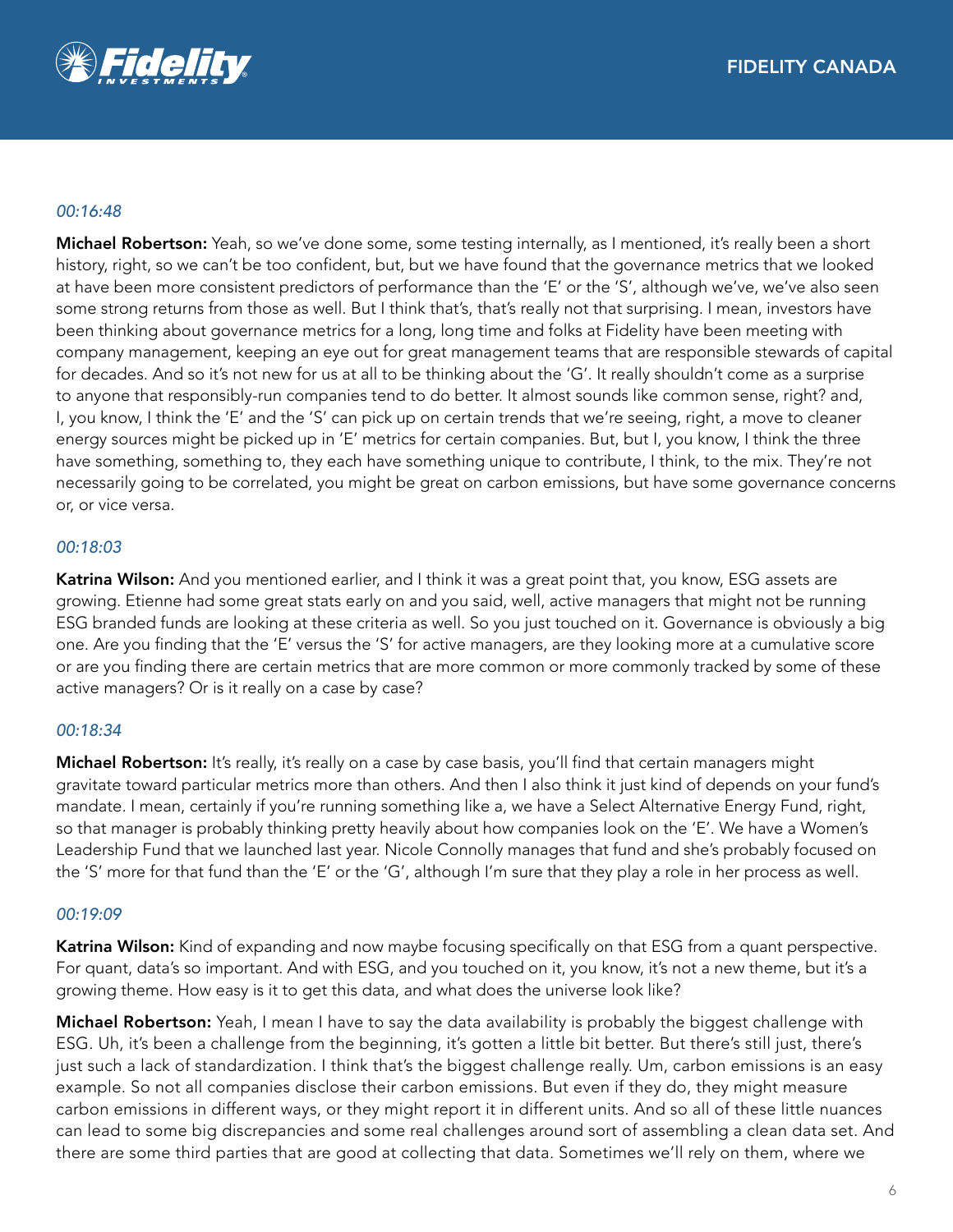

can, but there are a lot of cases where we just have to get the data ourselves, figure out how to make it, you know, usable. Or we'll even estimate data when companies aren't reporting, as long as we're confident in our ability to estimate those data points.

## *00:20:23*

Etienne Joncas-Bouchard: Mike, in our previous conversations, it pertains particularly to data, you told me that we gather it from various sources, and, you know, to make sure our ESG assessment is complete as possible. So it's not only, you know, from Bloomberg or from, you know, an MSCI ESG database or whatever database we might find. What are some of the notably interesting sources we might consider or, not necessarily considered traditional databases that we can use to gather some of this that make it more whole?

Michael Robertson: Yeah so I quess one of the ones that people might not think about as often. So we've, we've found that natural language processing can be a great way to efficiently gather data. So we'll scrape data from company websites when we can't find the data points we want from certain third parties. So we've used machine learning actually to collect millions of documents and web pages. And then we can use computers really to just read through them, extract as many relevant ESG data points as we can. Of course, there's some cleaning that needs to be done on the output, but it would be great if a human could just sit down and read 20 million pages of text for us and pull out the the ESG data points, but— [Crosstalk]

Katrina Wilson: Etienne might volunteer.

## *00:21:37*

Etienne Joncas-Bouchard: Yeah, no, count me out on that. [Laughter] I'll take AI over a human doing that any day of the week. That's still pretty interesting though. I think it's really fascinating to see, that's applying, you know, new ways of investing definitely in a quantitative framework that, you know, who knows what the possibilities will look like in a few years as well, especially now that, that we have such a strong focus on it.

#### *00:22:00*

Katrina Wilson: Maybe just in regards to kind of data and pivoting now to sort of forward looking, there's been some research on ESG momentum. Are you finding that, as you're scrubbing data, if you're scrubbing a company versus 18 months ago, are you seeing any kind of, you know, stock price trend following ESG momentum? Either positive, negative?

Michael Robertson: So, looking at just sort of changes in data points, we haven't found really strong performance impacts. But again, it's been a really short history. I would say on that momentum piece, that something we're really excited about is, is really the embrace of ESG by our fundamental research team. And so when I'm thinking about momentum, and where's a company going to be a year from now, well, looking back at what did they disclose on carbon emissions last year and then what did they disclose on carbon emissions two years ago? Well, the change between those data points might not really tell us as much as sitting across the table from the CEO and saying, hey, you know, how are you thinking about carbon emissions? And what are your targets? What's your plan, right? And so being able to leverage our whole sort of fundamental research machine, if you will, to gather forward looking information about company targets and policies and programs and really just how authentic companies are when it comes to ESG, I think is going to be a great indicator for us as far as the ESG momentum goes, and something that we can leverage in the future. These, these efforts are really in the early stages, right. But over the next few months to years, we're going to have a ton of ESG data that we can rely on.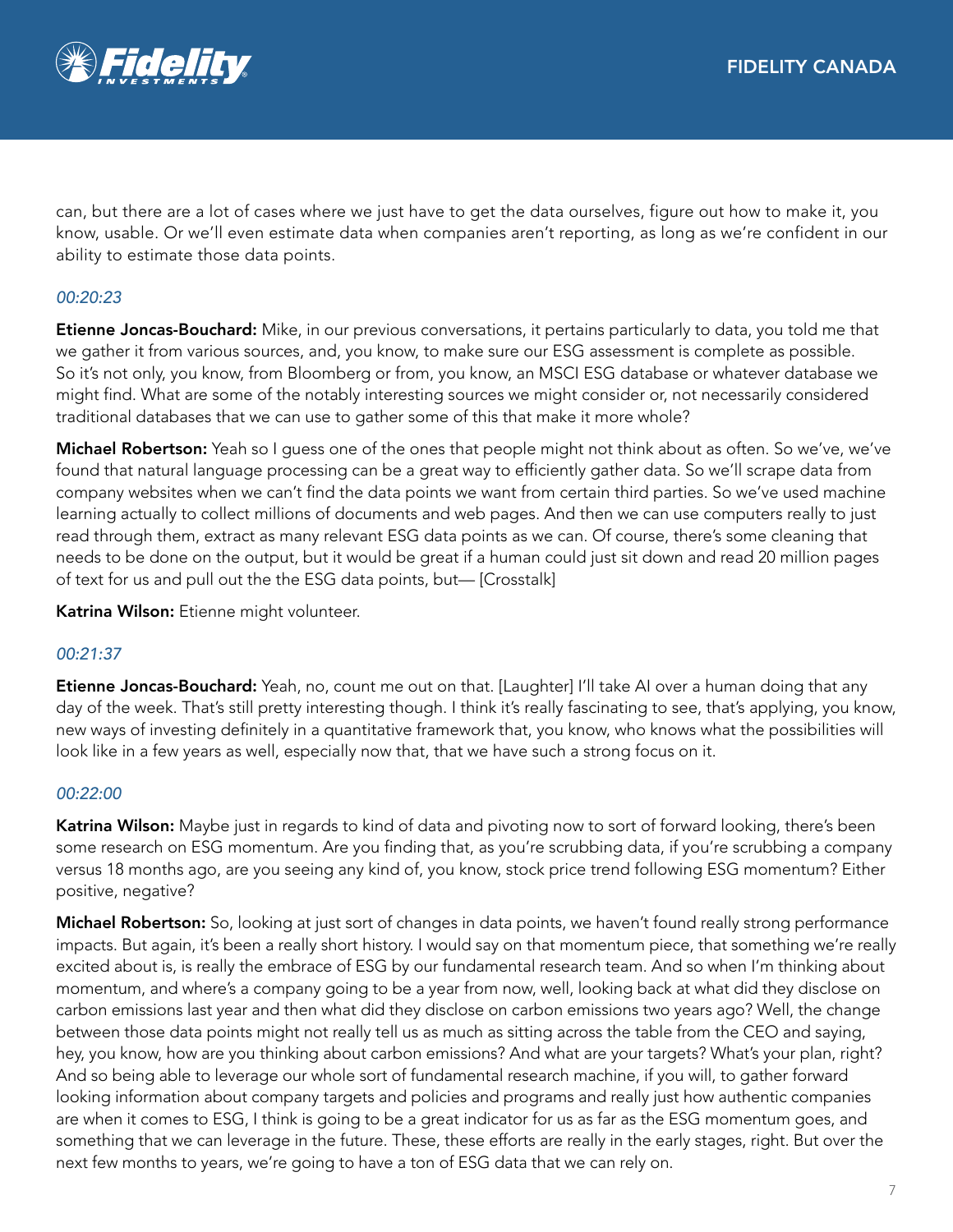

### *00:23:43*

Katrina Wilson: And the comment you just made almost made me think of fixed income in the sense that, you know, you have the ability to pay down your debt, that's the financials, but then you have the actual willingness of the management team to pay the debt. So it almost sounds like, ESG, we have to think of it from the same perspective.

Michael Robertson: That's exactly right. Yeah, I mean, we talked about ESG as being sort of unique 'cause we're not pulling it from the financial statements. But that doesn't mean that there aren't very real financial impacts to solve it, ES and G decisions.

## *00:24:14*

Etienne Joncas-Bouchard: We mentioned momentum here with, with regards to ESG. Now in the last five episodes that we did, we were focusing on investment factors or investment, or I guess smart, smart beta products that have a certain tilt towards a certain investment style. Is there any embedded factor tilts in most ESG mandates? So does it resemble more, you know, quality type stocks, does it resemble more, you know, well we mentioned momentum, but, you know, is there any other tilts that you guys are seeing or is it just completely obsolete?

Michael Robertson: Yeah so I mean there's definitely, there's definitely a belief that ESG can be well aligned with quality, right, like I was saying, if you're looking for resilient companies, they probably are the companies that have more stable free cash flows. You know, they're more profitable, have lower earnings variability over time. But, I have to say, looking at correlations between ESG scores and different factors, we really haven't seen very high correlations with traditional factors, including quality. And, and I have to say, you know, one of the most exciting things about that finding is really that if it turns out that there, there really is great performance potential from ESG on its own, then it means that it would be additive to any existing processes, because that performance isn't already being captured by factors that investors are relying on.

#### *00:25:36*

Etienne Joncas-Bouchard: That is such a great point and, like you said, you know, and that's why I think active managers are considering it more and more, where it's just a value add, it's another way to, to screen. It's another way to add validity to their already existing process, I think. I'm going to shift the conversation a little bit because unfortunately, or fortunately for our listeners, this is still an ETF podcast and it is still, you know, a fund focused, advisor and investor focused podcast, so I'd like to ask you at least one question regarding ETFs. If, if you were an investor or, you know, an advisor looking to add this to their book or their model, you know, what are some of the things that you would consider in your due diligence when considering to buy an ESG-themed ETF fund?

#### *00:26:24*

Michael Robertson: Yeah, so there are just so many ways to think about ESG. But I really just, thinking about data scarcity, like we we touched on. There are also sector and regional biases in a lot of these data points that might lead you toward tech, away from energy, for example, or, or toward developed markets, away from emerging markets. It's important for, for any investor to understand the exposures that they're getting from, from an ESG products. So if you invested in an ESG fund and you don't realize that it's way overweight tech and underweight energy, and then there's an energy rally, that product's going to underperform, right? And so you just want to know what you're getting into when you, when you buy one of these products. But then I think there are a couple other things I would say. The specific exclusions are important to think about. So most ESG products won't own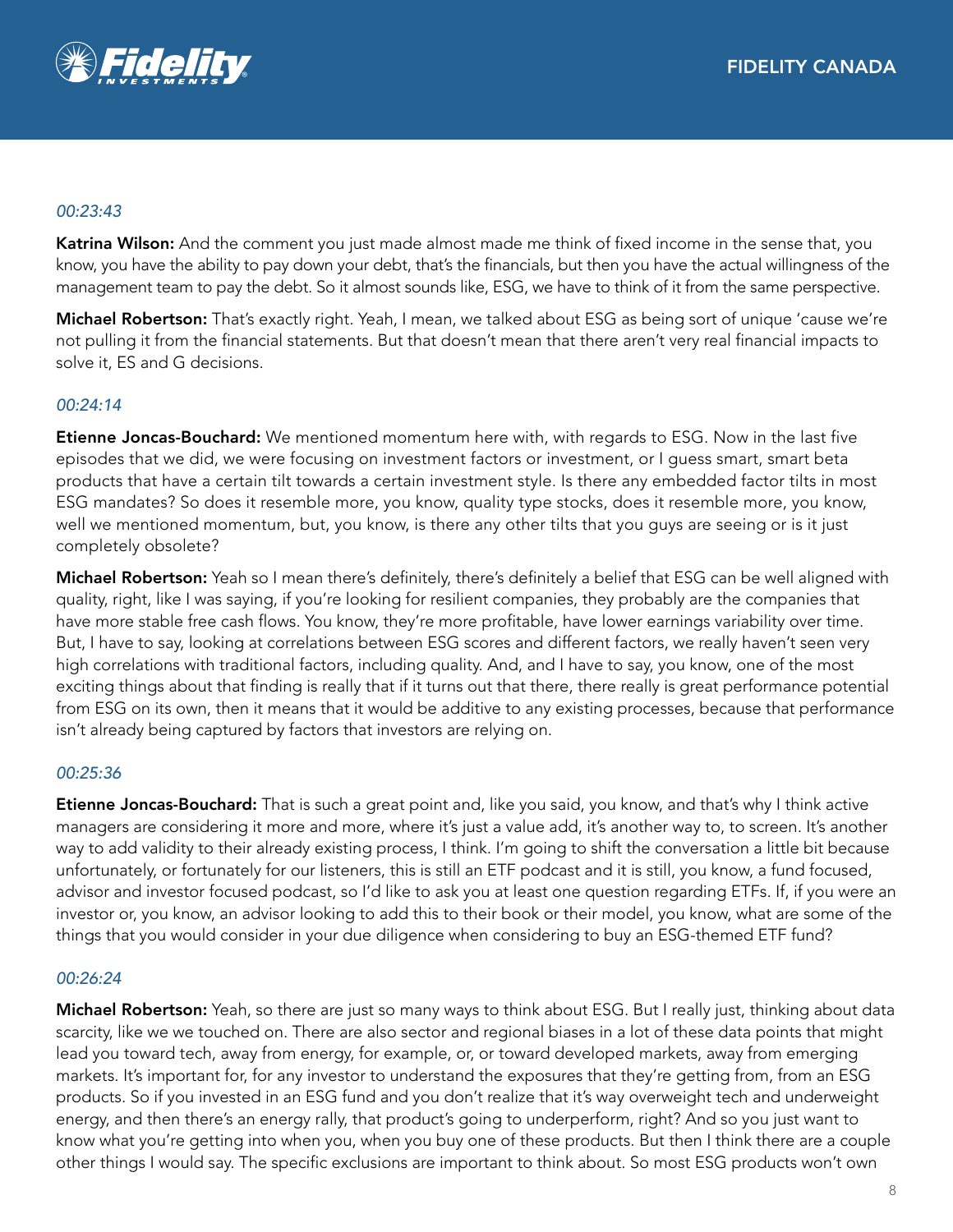

tobacco companies, for example, but thinking about guns or gambling, there, there are different approaches that different managers can take. And so if you, as an investor, part of your motivation is values alignment, then you want to make sure that you're not going to be offended by a stock that ends up in the ESG portfolio you own, right? And, and most investors, most managers, are pretty clear about what those exclusions are that they're employing. We just want to make sure that they line up with what your expectations are. The last piece, I would say, is probably the most important, is just that, like we said earlier, there are a lot of different definitions of ESG, and they're going to vary pretty substantially from manager to manager. There are multiple third party vendors out there, they publish ESG scores or ratings on companies, and those often differ pretty substantially from one another. And then asset managers have their own approaches, those differ from the third parties, although they can be very robust, but you just want to make sure you know what they're doing and how they're doing it. And, I mean, Peter Lynch, right, great Fidelity veteran had this quote, 'know what you own.' And I think that really holds true in the ESG space where it's just so important to open the hood, understand what's going on, and that you're really getting what you think you're getting when you invest in ESG, 'cause there's just a lot of variation.

## *00:28:35*

Etienne Joncas-Bouchard: In order to, I guess, we're getting close to 30 something minutes. I think I want to shift to an outlook. And to, you know, certain things that we can expect going forward, because we've talked about, a lot about framework, you know, how, how we build these products, how we research ESG. Something that's come up, actually a few weeks ago, so it's pretty topical is NASDAQ announcing that all companies listed on their exchange would have to meet certain diversity rules with regards to management, if they wish to remain in the index. Is this the beginning of a larger trend? Do you expect things like this to continue being, you know, announced by various exchanges, or asset managers, like if you want to be part of our portfolios, you have to meet x, x, x criteria?

#### *00:29:16*

Michael Robertson: I think the NASDAQ announcement is part of a larger trend, but I definitely don't think it's the beginning. We've been thinking about gender diversity for a long time now. As I mentioned, we launched a Women's Leadership Fund last year, that fund's performed well since inception. Things are changing in terms of gender diversity, but it's taking time. I was actually just running some numbers the other day, and it looks like the median company in the Russell 1000 a decade ago had just 12 and a half percent women on its board. And now that number's closer to 25%. So roughly double what it was. That's progress, but that's not really where we'd like to be. It took 10 years to get here, since, since that 12 and a half percent number. So it'll be interesting to see whether the rate of change increases as more voices enter the mix. I definitely think if the SEC approves that NASDAQ proposal, then, then it could, it could be a great force for change. And then on top of that, I mean, there's been so much focus on, on the 'S' recently, and diversity beyond gender. So it'll be interesting to see how all of that influences management and board composition in the coming years. I am very optimistic.

#### *00:30:24*

**Etienne Joncas-Bouchard:** And to that end, I guess, what do you see as the most important trend in ESG investing in the next few years? Like what is the one thing that you think will change drastically or be improved drastically? Whether that's just an acceleration of the pace of change that we've seen, like you mentioned, or something that we might not have heard of yet but we expect to become a much larger, or play a larger role in ESG investing, or investing in general, for that matter of fact?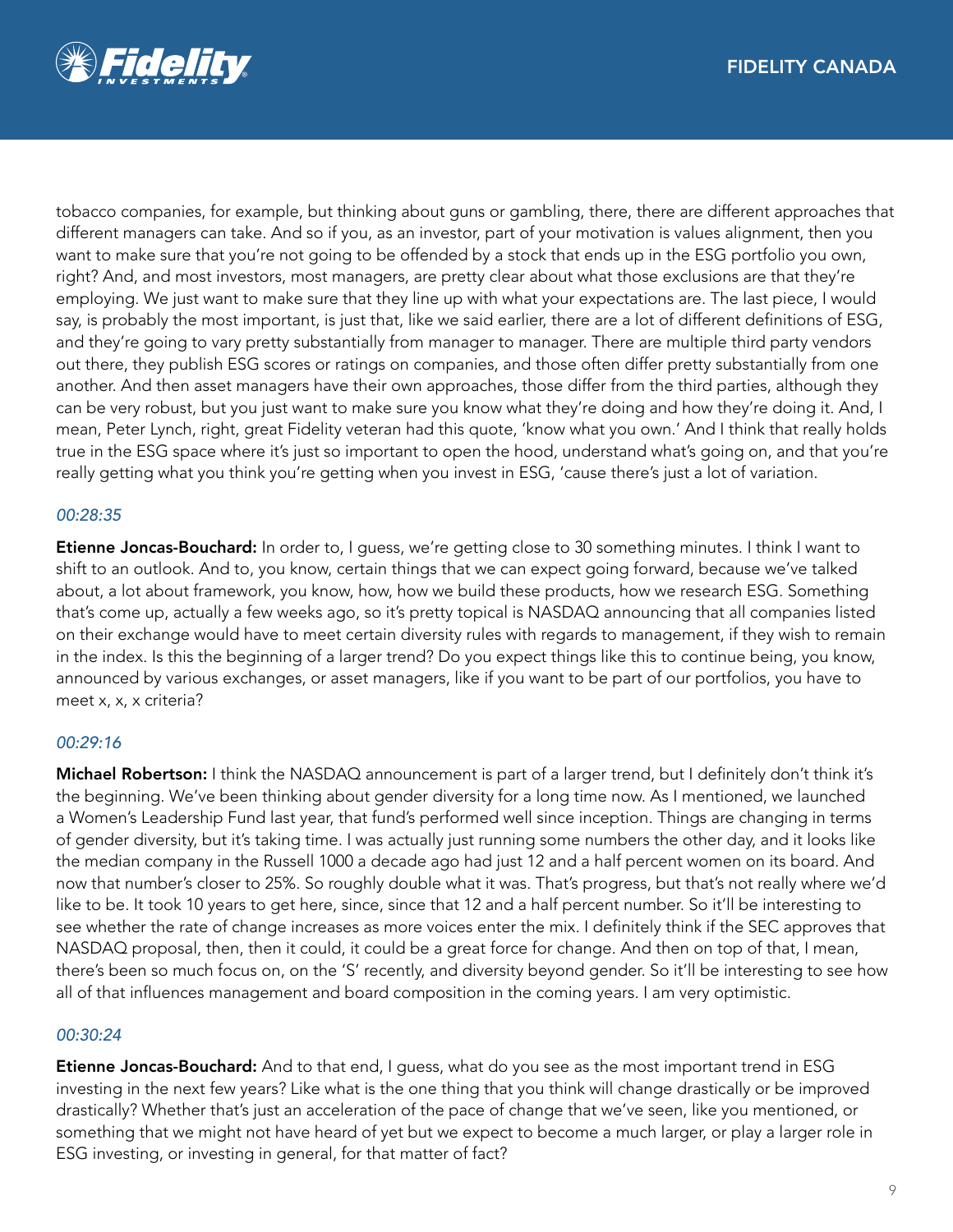

#### *00:30:50*

Michael Robertson: If I had to pick one, which is tough, I would say, I would say that the rise of active ESG strategies is really going to be an important trend, whether those are active systematic strategies or active fundamental strategies, ESG is just, it's a great place for active managers to make use of proprietary data. Their ability to engage with companies that they own, because there's so much disagreement, and how to measure ESG. Active, active managers can really step up and put forward their own ideas. And on top of that they can combine ESG analysis with stock picking to deliver performance, and the ESG exposure that customers are looking for. I mean, there are so many ESG index funds out there today. And they'll use third party ratings, but how you measure ESG just matters so much and it's, it's a space where active managers can really provide a lot of value.

#### *00:31:43*

Katrina Wilson: And you mentioned too, I know, you know, the fact forward looking, I think that's something, you know, for takeaways for me today, that really stood out to me.

**Etienne Joncas-Bouchard:** Kat, did you have any last questions for our guest, Mike, before I give him the final words and words of wisdom to end the conversation?

Katrina Wilson: No final questions for me, I think Mike covered everything personally. I thought maybe I'd just share kind of key takeaways for me. I really enjoyed the session. I'm passionate about ESG myself as well. And to me, it was really, yes, these are risks you can't identify on a financial statement, but like you said, but they have financial implications, negative ones. So, I think that's a really important key takeaway, especially for those that are either new to ESG investing or thinking about how they might be able to leverage it. And the idea that it's growing in the active space as well. So it's not only, you know, measuring ESG assets and the growth of those, it's also, you know, understanding what you own with active managers as well, and understanding how they're incorporating ESG metrics into their overall strategy. So those were really two things that stood out to me. And hopefully, well first, Mike, thanks so much for joining us. That was a great, great discussion, we'll look forward to having you again. But with that, I'll hand it over to you, EJB, if you have any final comments or questions.

#### *00:33:02*

**Etienne Joncas-Bouchard:** Nope, that was a perfect wrap up, Kat. I've learned a lot. And honestly, like we had chatted before, Mike, and like there's a lot of the stuff that you had mentioned that I was really interested in learning more about, and I think we've gotten a chance to do that here and, and we can share it now with our, you know, with our audience that listens to the ETF Exchange, and there's just a lot to be excited about with ESG investing. I really feel this is going to be a rapid growth segment for, for the asset management industry. And that's great news for, for advisors listening and for investors that are already in the space. So I'm glad we had the chance to sit down and have this conversation at the time that we're, that we're having it. So with that, Mike, final words? Anything you'd like to share with the audience before we wrap this up?

#### *00:33:41*

Michael Robertson: Thanks so much for having me. This has been great. I mean, we're definitely just seeing so much interest in ESG investing lately. We we did a survey of our customers and found that 77% of millennials have some interest in investing in ESG products and, and yet it feels like it's just such early days in the space. So I can't wait to see where things stand a few years from now. But there's really a lot of opportunity here to innovate and